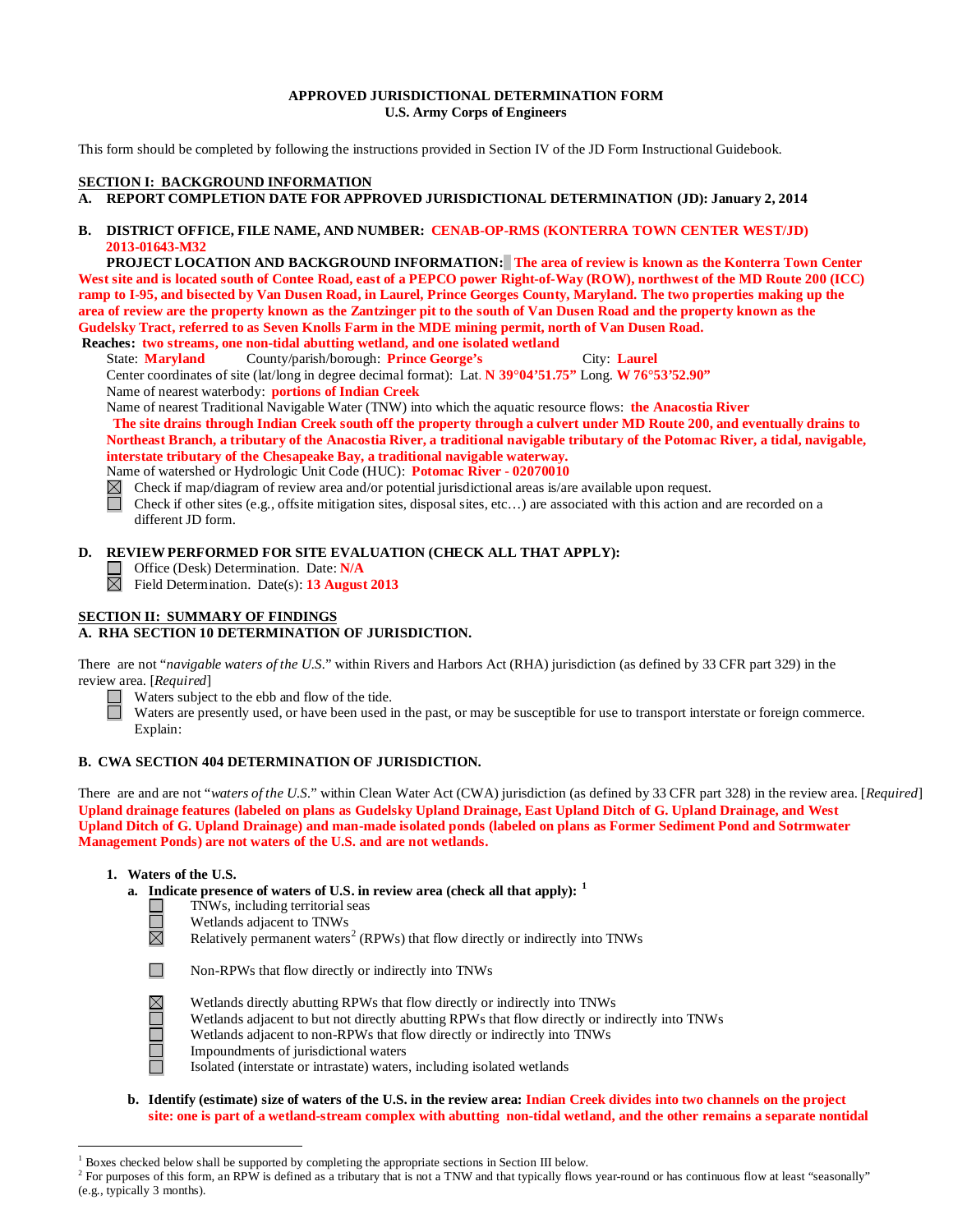**stream. The wetland complex is approximately 198,575 square feet. The size of the east and west channels combined is approximately 76,330 square feet along 1,247 linear feet.** 

**The project impact area is indicated below.**

**c. Limits (boundaries) of jurisdiction based on: 1987 U.S. Army Corps of Engineers Wetlands Delineation Manual** Elevation of established OHWM (if known): The OHWM is highly variable, and thus is unknown.

**2. Non-regulated waters/wetlands (check if applicable): [3](#page-1-0)**

 $\boxtimes$  Potentially jurisdictional waters and/or wetlands were assessed within the review area and determined not to be jurisdictional. Explain: **A wetland (labeled on the plans as Isolated Wetland) located along the south border of the Zantzinger property was not observed to have a surface connection with any waters. The isolated wetland was determined not to have a significant nexus with a TNW and is thus not regulated by the 4th Circuit.** 

#### **SECTION III: CWA ANALYSIS**

#### **A. TNWs AND WETLANDS ADJACENT TO TNWs**

**The agencies will assert jurisdiction over TNWs and wetlands adjacent to TNWs. If the aquatic resource is a TNW, complete Section III.A.1 and Section III.D.1. only; if the aquatic resource is a wetland adjacent to a TNW, complete Sections III.A.1 and 2 and Section III.D.1.; otherwise, see Section III.B below**.

**1. TNW** 

Identify TNW:

Summarize rationale supporting determination:

**2. Wetland adjacent to TNW** 

Summarize rationale supporting conclusion that wetland is "adjacent":

#### **B. CHARACTERISTICS OF TRIBUTARY (THAT IS NOT A TNW) AND ITS ADJACENT WETLANDS (IF ANY):**

**This section summarizes information regarding characteristics of the tributary and its adjacent wetlands, if any, and it helps determine whether or not the standards for jurisdiction established under Rapanos have been met.** 

**The agencies will assert jurisdiction over non-navigable tributaries of TNWs where the tributaries are "relatively permanent waters" (RPWs), i.e. tributaries that typically flow year-round or have continuous flow at least seasonally (e.g., typically 3 months). A wetland that directly abuts an RPW is also jurisdictional. If the aquatic resource is not a TNW, but has year-round (perennial) flow, skip to Section III.D.2. If the aquatic resource is a wetland directly abutting a tributary with perennial flow, skip to Section III.D.4.**

**A wetland that is adjacent to but that does not directly abut an RPW requires a significant nexus evaluation. Corps districts and EPA regions will include in the record any available information that documents the existence of a significant nexus between a relatively permanent tributary that is not perennial (and its adjacent wetlands if any) and a traditional navigable water, even though a significant nexus finding is not required as a matter of law.**

**If the waterbody[4](#page-1-1) is not an RPW, or a wetland directly abutting an RPW, a JD will require additional data to determine if the waterbody has a significant nexus with a TNW. If the tributary has adjacent wetlands, the significant nexus evaluation must consider the tributary in combination with all of its adjacent wetlands. This significant nexus evaluation that combines, for analytical purposes, the tributary and all of its adjacent wetlands is used whether the review area identified in the JD request is the tributary, or its adjacent wetlands, or both. If the JD covers a tributary with adjacent wetlands, complete Section III.B.1 for the tributary, Section III.B.2 for any onsite wetlands, and Section III.B.3 for all wetlands adjacent to that tributary, both onsite and offsite. The determination whether a significant nexus exists is determined in Section III.C below.**

- **1. Characteristics of non-TNWs that flow directly or indirectly into TNW**
	- **(i) General Area Conditions:** Watershed size: **92,608 acres (Anacostia River)** Drainage area: **unknown** Average annual rainfall: **approximately 39.35 inches** Average annual snowfall: **unknown**

<span id="page-1-0"></span><sup>&</sup>lt;sup>3</sup> Supporting documentation is presented in Section III.F.

<span id="page-1-1"></span><sup>&</sup>lt;sup>4</sup> Note that the Instructional Guidebook contains additional information regarding swales, ditches, washes, and erosional features generally and in the arid West.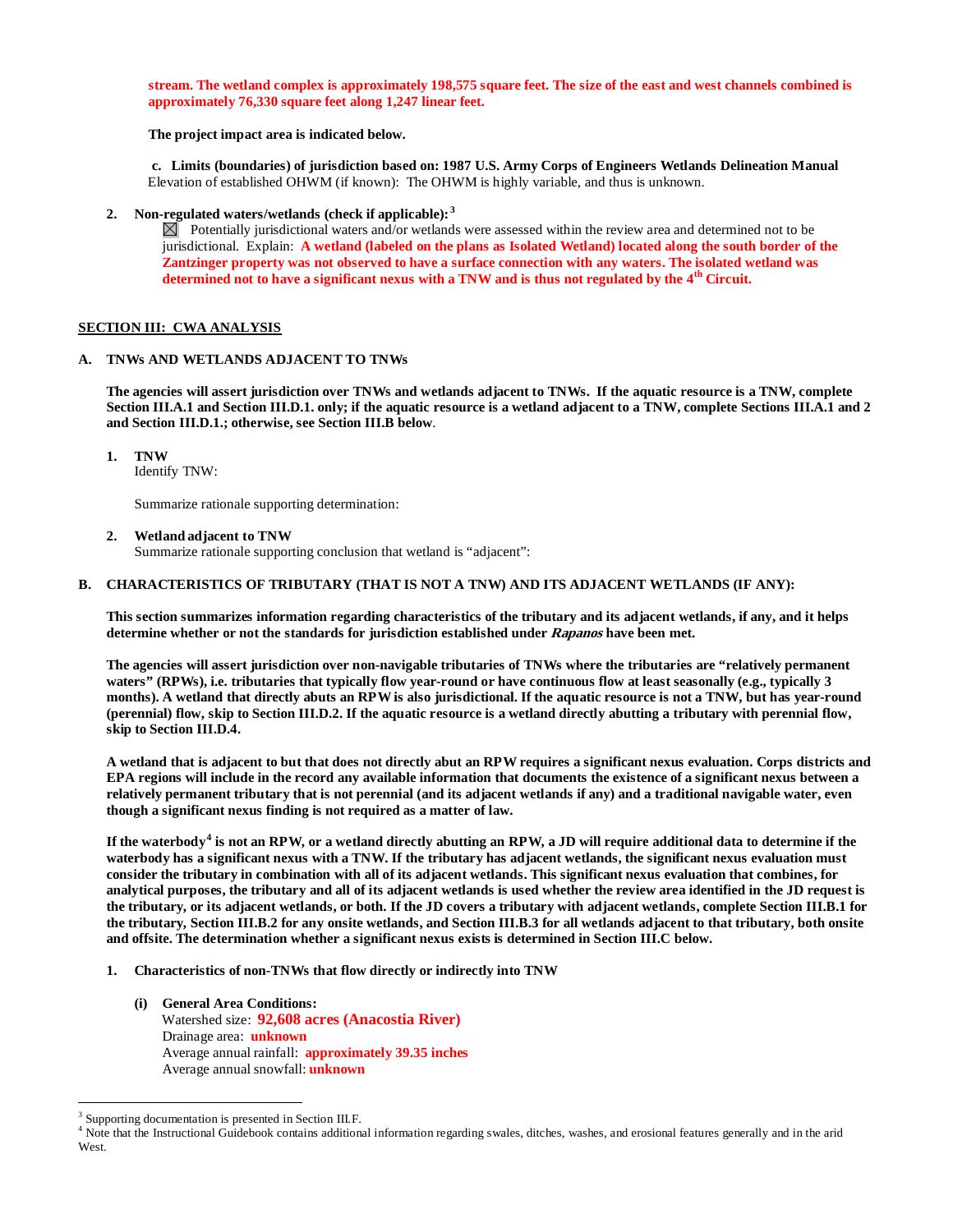## **(ii) Physical Characteristics:**

(a) Relationship with TNW:

Tributary flows directly into TNW. Tributary flows through **1** tributaries before entering TNW.

|     |                                                                                                                                              | Project waters are approximately 10.37 river miles from TNW.<br>Project waters are approximately less than 1 river miles from RPW – project waters are a RPW.<br>Project waters are approximately 9.9 aerial (straight) miles from TNW.<br>Project waters are approximately less than $1$ aerial (straight) miles from RPW $-$ project waters are a RPW.<br>Project waters cross or serve as state boundaries. Explain: N/A.<br>Identify flow route to TNW <sup>5</sup> : Project waters are part of Indian Creek, which flows through Northeast Branch, to<br>the Anacostia River, a TNW.<br>Tributary stream order, if known: Unknown                                                                                         |  |  |  |  |
|-----|----------------------------------------------------------------------------------------------------------------------------------------------|---------------------------------------------------------------------------------------------------------------------------------------------------------------------------------------------------------------------------------------------------------------------------------------------------------------------------------------------------------------------------------------------------------------------------------------------------------------------------------------------------------------------------------------------------------------------------------------------------------------------------------------------------------------------------------------------------------------------------------|--|--|--|--|
| (b) |                                                                                                                                              | General Tributary Characteristics (check all that apply):<br>$\boxtimes$ Natural<br>Tributary is:<br>$\Box$ Artificial (man-made). Explain:<br>Manipulated (man-altered). Explain:                                                                                                                                                                                                                                                                                                                                                                                                                                                                                                                                              |  |  |  |  |
|     |                                                                                                                                              | Tributary properties with respect to top of bank (estimate):<br>Average width: 15 feet<br>Average depth: 4 feet<br>Average side slopes: 45%                                                                                                                                                                                                                                                                                                                                                                                                                                                                                                                                                                                     |  |  |  |  |
|     |                                                                                                                                              | Primary tributary substrate composition (check all that apply):<br>$\Box$ Silts<br>$\boxtimes$ Sands (upstream portion of main channel and all of tributary)<br>$\Box$ Concrete<br>$\Box$ Cobbles<br>$\boxtimes$ Gravel (same as sand stream bottom cover)<br>$\Box$ Muck<br>$\Box$ Bedrock<br>Vegetation. Type/% cover:<br>$\Box$ Other. Explain:                                                                                                                                                                                                                                                                                                                                                                              |  |  |  |  |
|     | Tributary condition/stability [e.g., highly eroding, sloughing banks]. Explain: moderate stability – banks vegetated;<br>Tributary geometry: |                                                                                                                                                                                                                                                                                                                                                                                                                                                                                                                                                                                                                                                                                                                                 |  |  |  |  |
|     | (c)                                                                                                                                          | Tributary gradient (approximate average slope): 5%<br>Flow:<br>Tributary provides for: perennial flow<br>Estimate average number of flow events in review area/year: flows year-round<br>Describe flow regime: perennial<br>Other information on duration and volume: unknown<br>Surface flow is: <b>perennial</b> Characteristics:<br>Subsurface flow: unknown; however, groundwater seeps probably contribute hydrologically to baseflow, allowing<br>the streams to flow year-round<br>$\Box$ Dye (or other) test performed: N/A.                                                                                                                                                                                            |  |  |  |  |
|     |                                                                                                                                              | Tributary has (check all that apply):<br>$\boxtimes$ Bed and banks<br>$\boxtimes$ OHWM <sup>6</sup> (check all indicators that apply):<br>$\boxtimes$ clear, natural line impressed on the bank<br>the presence of litter and debris<br>$\boxtimes$<br>changes in the character of soil<br>destruction of terrestrial vegetation<br>shelving<br>the presence of wrack line<br>$\boxtimes$ vegetation matted down, bent, or absent<br>sediment sorting<br>$\boxtimes$<br>$\boxtimes$ leaf litter disturbed or washed away<br>scour<br>sediment deposition<br>multiple observed or predicted flow events<br>abrupt change in plant community<br>water staining<br>other (list):<br>Discontinuous OHWM. <sup>7</sup> Explain: N/A. |  |  |  |  |

<span id="page-2-2"></span><span id="page-2-1"></span><span id="page-2-0"></span> $\frac{5}{5}$  Flow route can be described by identifying, e.g., tributary a, which flows through the review area, to flow into tributary b, which then flows into TNW. A natural or man-made discontinuity in the OHWM does not necessarily sever jurisdiction (e.g., where the stream temporarily flows underground, or where the OHWM has been removed by development or agricultural practices). Where there is a break in the OHWM that is unrelated to the waterbody's flow regime (e.g., flow over a rock outcrop or through a culvert), the agencies will look for indicators of flow above and below the break <sup>7</sup>  $7$ Ibid.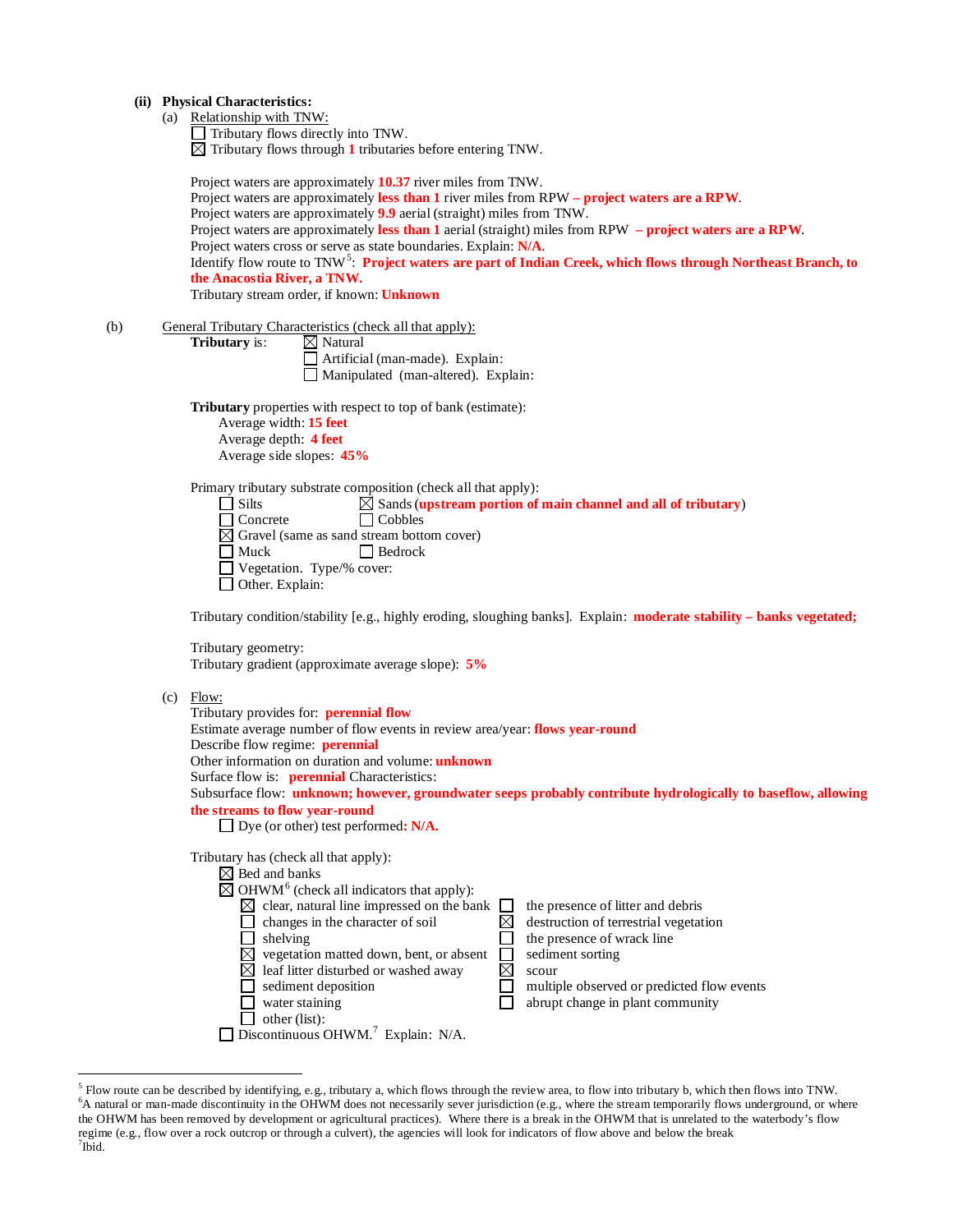If factors other than the OHWM were used to determine lateral extent of CWA jurisdiction (check all that apply):

 $\Box$  High Tide Line indicated by:  $\Box$  Mean High Water Mark indicated by:

- 
- $\Box$  oil or scum line along shore objects  $\Box$  survey to available datum;<br> $\Box$  fine shell or debris deposits (foreshore)  $\Box$  physical markings;  $\Box$  fine shell or debris deposits (foreshore)
	-
- $\hfill\Box$ physical markings/characteristics  $\hfill\Box$  vegetation lines/changes in vegetation types.
- $\Box$  tidal gauges
- $\Box$  other (list):

## **(iii) Chemical Characteristics:**

Characterize tributary (e.g., water color is clear, discolored, oily film; water quality; general watershed characteristics, etc.). Explain: **water not cloudy from sediment, but dark colored, perhaps from organic acids from vegetation. Water sufficiently clear to allow for observation of several fish at the re-connection of the East and West channels of Indian Creek on the south part of the site. Watershed is dominated by highly porous and erodible soils, many areas used for sand and gravel mining. The former mining sites in the watershed are increasingly being developed for commercial and residential uses.** 

Identify specific pollutants, if known: **unknown**

## **(iv) Biological Characteristics. Channel supports (check all that apply):**

- Riparian corridor. Characteristics (type, average width): **fragmented forested, approximately 1,477 feet wide at the widest point**
- $\boxtimes$  Wetland fringe. Characteristics: **west channel part of large stream-wetland complex**
- $\boxtimes$  Habitat for:
	- Federally Listed species. Explain findings:
	- Fish/spawn areas. Explain findings: **fish observed during Corps site visit**
	- Other environmentally-sensitive species. Explain findings:
	- $\Box$  Aquatic/wildlife diversity. Explain findings:

## **2. Characteristics of wetlands adjacent to non-TNW that flow directly or indirectly into TNW**

## **(i) Physical Characteristics:**

- (a) General Wetland Characteristics: Properties: Wetland size: **198,575 square feet** Wetland type. **PEM** Wetland quality. Explain: **Refer to Section IV.B.** Project wetlands cross or serve as state boundaries. Explain: **N/A**.
- 

(b) General Flow Relationship with Non-TNW: Flow is: **toward west channel of Indian Creek** Explain: **abutting wetlands part of wetland-stream complex with west channel of Indian Creek**

Surface flow is**: continuous, wetlands abut the perennial west channel of Indian Creek as part of a wetland-stream complex**

Characteristics:

Subsurface flow: **unknown** Explain findings: **Groundwater seeps likely contribute hydrologically to the wetlands, which drain the west channel of Indian Creek. The groundwater contribution to baseflow, after passing through the wetlands, allows the channel to flow year-round**  $\Box$  Dye (or other) test performed:

(c) Wetland Adjacency Determination with Non-TNW:

 $\boxtimes$  Directly abutting  $\Box$  Not directly abutting

- Discrete wetland hydrologic connection. Explain:
- Ecological connection. Explain:
- Separated by berm/barrier. Explain:
- (d) Proximity (Relationship) to TNW
- Project wetlands are **10.37** river miles from TNW. Project wetlands are **9.9** aerial (straight) miles from TNW. Flow is from: **wetlands, through west channel of Indian Creek, into Northwest Branch (of the Anacostia River), to the Anacostia River, a TNW** Estimate approximate location of wetland as within the floodplain: **wetland centered on floodplain as west channel of Indian Creek flows through as part of a stream-wetland complex**
- **(ii) Chemical Characteristics:**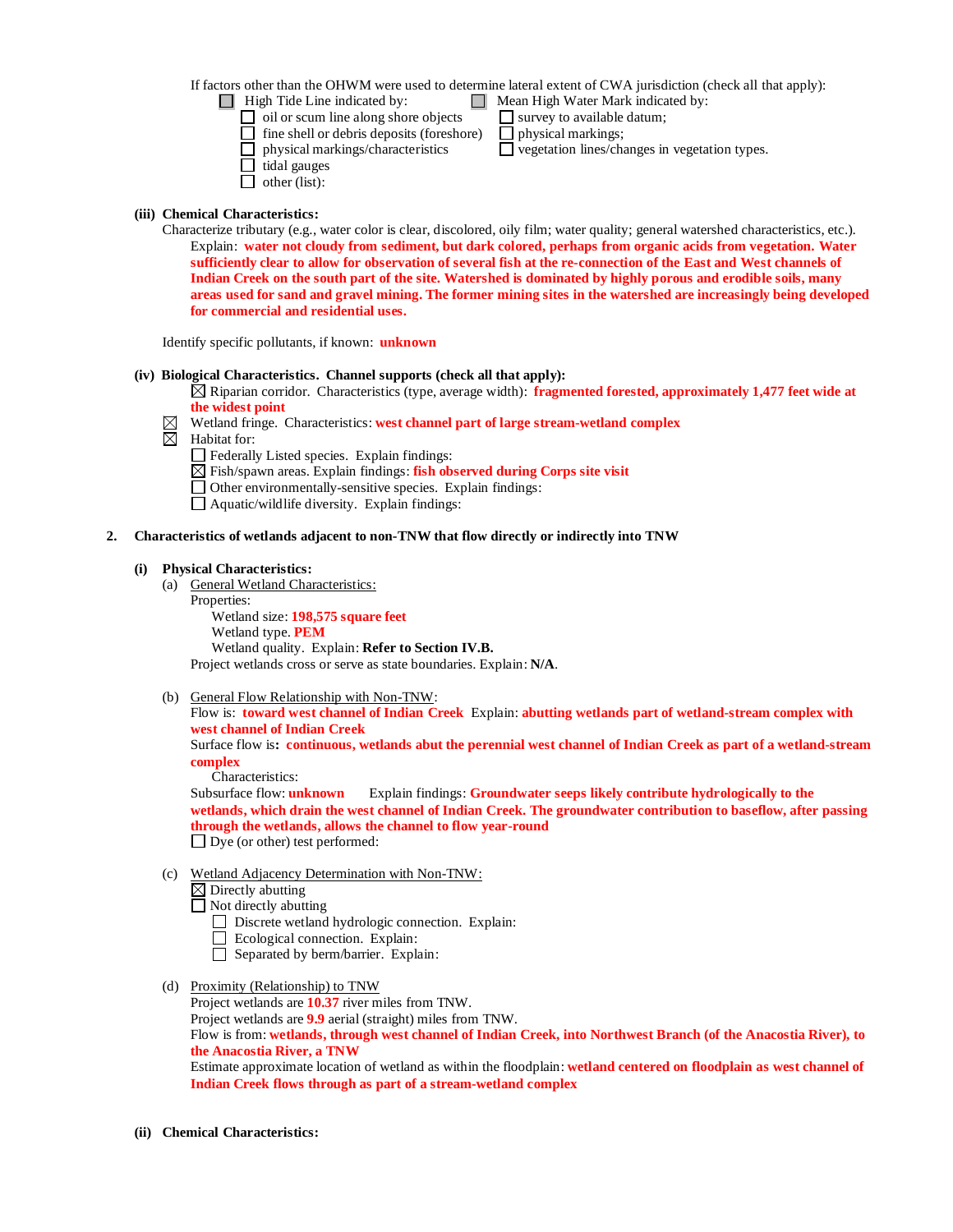Characterize wetland system (e.g., water color is clear, brown, oil film on surface; water quality; general watershed characteristics; etc.). Explain: **water quality was not examined and no sensitive species were observed; the Anacostia River watershed is highly urbanized; many areas in Prince George's County are covered in highly porous erodible soil and were mined for sand and gravel** Identify specific pollutants, if known: **none known**

## **(iii) Biological Characteristics. Wetland supports (check all that apply):**

- Riparian buffer. Characteristics (type, average width): **fragmented forested, approximately 1,477 feet wide**  ⊠ **at the widest point**  $\Box$
- ⊠ Vegetation type/percent cover. Explain: **vegetation dominated by** *Phragmites australis*

Habitat for: **unknown – detailed wildlife study not completed for site**

- Federally Listed species. Explain findings:
- Fish/spawn areas. Explain findings: **fish observed toward south of site where west and east channels of Indian Creek reconnect, an area fringed with the PEM wetland**
- $\Box$  Other environmentally-sensitive species. Explain findings:
- $\Box$  Aquatic/wildlife diversity. Explain findings:

### **3. Characteristics of all wetlands adjacent to the tributary (if any)**

All wetland(s) being considered in the cumulative analysis: **one wetland abutting streams (isolated wetland on site not included**

Approximately **4.56** acres in total are being considered in the cumulative analysis.

For each wetland, specify the following:

| Directly abuts? $(Y/N)$ | Size (in acres) | Directly abuts? $(Y/N)$ | Size (in acres) |
|-------------------------|-----------------|-------------------------|-----------------|
| Wetland $(Y)$           | 4.56            |                         |                 |

Summarize overall biological, chemical and physical functions being performed: **Refer to Section IV.B.**

## **C. SIGNIFICANT NEXUS DETERMINATION**

**A significant nexus analysis will assess the flow characteristics and functions of the tributary itself and the functions performed by any wetlands adjacent to the tributary to determine if they significantly affect the chemical, physical, and biological integrity of a TNW. For each of the following situations, a significant nexus exists if the tributary, in combination with all of its adjacent wetlands, has more than a speculative or insubstantial effect on the chemical, physical and/or biological integrity of a TNW. Considerations when evaluating significant nexus include, but are not limited to the volume, duration, and frequency of the flow of water in the tributary and its proximity to a TNW, and the functions performed by the tributary and all its adjacent wetlands. It is not appropriate to determine significant nexus based solely on any specific threshold of distance (e.g. between a tributary and its adjacent wetland or between a tributary and the TNW). Similarly, the fact an adjacent wetland lies within or outside of a floodplain is not solely determinative of significant nexus.** 

### **Draw connections between the features documented and the effects on the TNW, as identified in the** *Rapanos* **Guidance and discussed in the Instructional Guidebook. Factors to consider include, for example:**

- Does the tributary, in combination with its adjacent wetlands (if any), have the capacity to carry pollutants or flood waters to TNWs, or to reduce the amount of pollutants or flood waters reaching a TNW?
- Does the tributary, in combination with its adjacent wetlands (if any), provide habitat and lifecycle support functions for fish and other species, such as feeding, nesting, spawning, or rearing young for species that are present in the TNW?
- Does the tributary, in combination with its adjacent wetlands (if any), have the capacity to transfer nutrients and organic carbon that support downstream foodwebs?
- Does the tributary, in combination with its adjacent wetlands (if any), have other relationships to the physical, chemical, or biological integrity of the TNW?

#### **Note: the above list of considerations is not inclusive and other functions observed or known to occur should be documented below:**

- **1. Significant nexus findings for non-RPW that has no adjacent wetlands and flows directly or indirectly into TNWs.** Explain findings of presence or absence of significant nexus below, based on the tributary itself, then go to Section III.D:
- **2. Significant nexus findings for non-RPW and its adjacent wetlands, where the non-RPW flows directly or indirectly into TNWs.** Explain findings of presence or absence of significant nexus below, based on the tributary in combination with all of its adjacent wetlands, then go to Section III.D:
- **3. Significant nexus findings for wetlands adjacent to an RPW but that do not directly abut the RPW.** Explain findings of presence or absence of significant nexus below, based on the tributary in combination with all of its adjacent wetlands, then go to Section III.D: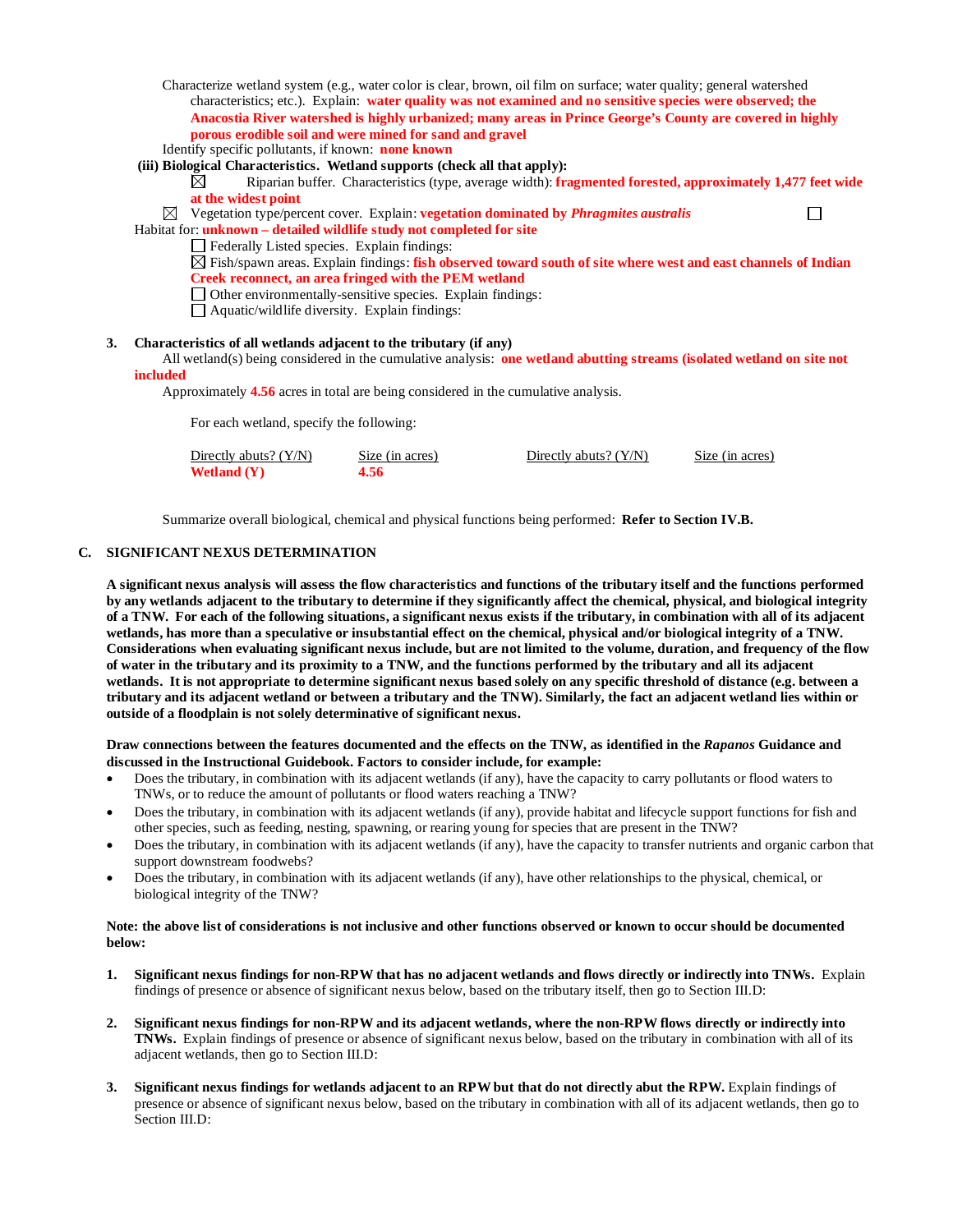- Aquatic Life (Organisms):
- \* Habitat for Wildlife:
- Support Nutrient Cycling:
- Sediment Transport:
- Pollutant Trapping:
- WQ Improvement:
- Temperature:
- Flood Storage:
- Commerce:
- Navigation:
- Recreation:
- \* Public Health:
- \* Groundwater Discharge:
- \* Groundwater recharge:

## **D. DETERMINATIONS OF JURISDICTIONAL FINDINGS. THE SUBJECT WATERS/WETLANDS ARE (CHECK ALL THAT APPLY):**

**1. TNWs and Adjacent Wetlands.** Check all that apply and provide size estimates in review area:  $\Box$ TNWs:

Wetlands adjacent to TNWs:

### **2. RPWs that flow directly or indirectly into TNWs.**

- Tributaries of TNWs where tributaries typically flow year-round are jurisdictional. Provide data and rationale indicating that tributary is perennial: **shown as blue line stream on ADC map, visible on aerial photographs in multiple years, support large (4 – 6 inch long) fish**
- Tributaries of TNW where tributaries have continuous flow "seasonally" (e.g., typically three months each year) are jurisdictional. Data supporting this conclusion is provided at Section III.B. Provide rationale indicating that tributary flows seasonally:

Provide estimates for jurisdictional waters in the review area (check all that apply):

Tributary waters: **76,330 square feet along 1,247 linear feet.**

- Other non-wetland waters: acres.
- Identify type(s) of waters:

### **3. Non-RPWs [8](#page-5-0) that flow directly or indirectly into TNWs.**

Waterbody that is not a TNW or an RPW, but flows directly or indirectly into a TNW, and it has a significant nexus with a TNW is jurisdictional. Data supporting this conclusion is provided at Section III.C.

Provide estimates for jurisdictional waters within the review area (check all that apply):

- Tributary waters: Ħ
	- Other non-wetland waters:

Identify type(s) of waters:

## **4. Wetlands directly abutting an RPW that flow directly or indirectly into TNWs.**

- Wetlands directly abut RPW and thus are jurisdictional as adjacent wetlands.  $\boxtimes$ 
	- Wetlands directly abutting an RPW where tributaries typically flow year-round. Provide data and rationale indicating that tributary is perennial in Section III.D.2, above.

## Provide rationale indicating that wetland is directly abutting an RPW: **wetlands directly abutting west channel of Indian Creek in stream-wetland complex, as observed by Corps during site visit**

Wetlands directly abutting an RPW where tributaries typically flow "seasonally." Provide data indicating that tributary is seasonal in Section III.B and rationale in Section III.D.2, above. Provide rationale indicating that wetland is directly abutting an RPW:

Provide acreage estimates for jurisdictional wetlands in the review area:

- <span id="page-5-0"></span>**5. Wetlands adjacent to but not directly abutting an RPW that flow directly or indirectly into TNWs.**
	- Wetlands that do not directly abut an RPW, but when considered in combination with the tributary to which they are adjacent  $\mathcal{L}^{\mathcal{A}}$ and with similarly situated adjacent wetlands, have a significant nexus with a TNW are jurisidictional. Data supporting this conclusion is provided at Section III.C.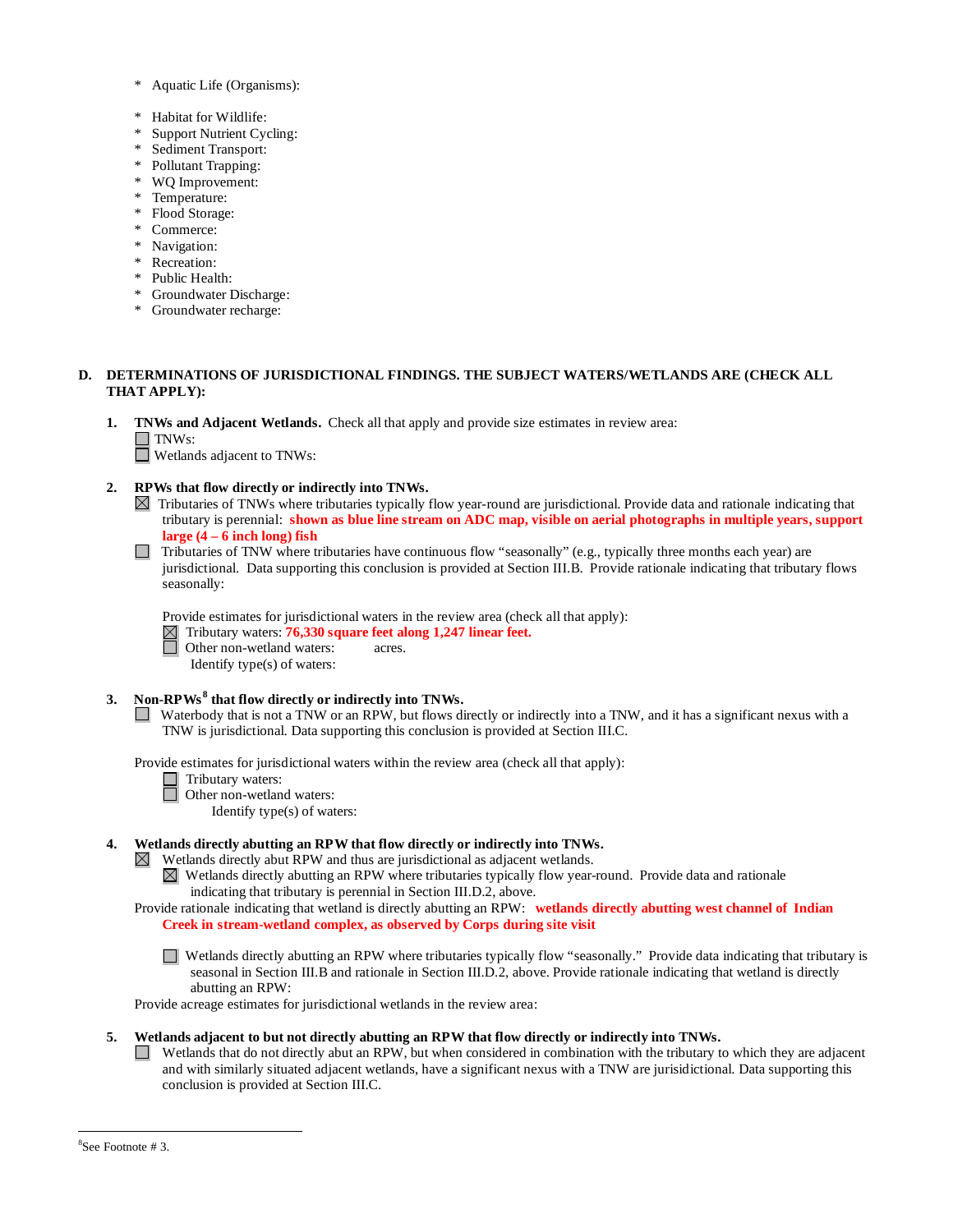Provide acreage estimates for jurisdictional wetlands in the review area:

### **6. Wetlands adjacent to non-RPWs that flow directly or indirectly into TNWs.**

 $\Box$ Wetlands adjacent to such waters, and have when considered in combination with the tributary to which they are adjacent and with similarly situated adjacent wetlands, have a significant nexus with a TNW are jurisdictional. Data supporting this conclusion is provided at Section III.C.

Provide estimates for jurisdictional wetlands in the review area:

## **7. Impoundments of jurisdictional waters.[9](#page-6-0)**

- As a general rule, the impoundment of a jurisdictional tributary remains jurisdictional.
- Demonstrate that impoundment was created from "waters of the U.S.," or
- Demonstrate that water meets the criteria for one of the categories presented above (1-6), or
- $\Box$ Demonstrate that water is isolated with a nexus to commerce (see E below).

### **E. ISOLATED [INTERSTATE OR INTRA-STATE] WATERS, INCLUDING ISOLATED WETLANDS, THE USE, DEGRADATION OR DESTRUCTION OF WHICH COULD AFFECT INTERSTATE COMMERCE, INCLUDING ANY SUCH WATERS (CHECK ALL THAT APPLY):[10](#page-6-1)**

- which are or could be used by interstate or foreign travelers for recreational or other purposes.
- from which fish or shellfish are or could be taken and sold in interstate or foreign commerce.
- which are or could be used for industrial purposes by industries in interstate commerce.
- Ē Interstate isolated waters.Explain:
	- Other factors.Explain:

#### **Identify water body and summarize rationale supporting determination:**

Provide estimates for jurisdictional waters in the review area (check all that apply):

- Tributary waters:
- Other non-wetland waters:

Identify type(s) of waters:

Wetlands:

### **F. NON-JURISDICTIONAL WATERS, INCLUDING WETLANDS (CHECK ALL THAT APPLY):**

- If potential wetlands were assessed within the review area, these areas did not meet the criteria in the 1987 Corps of Engineers Wetland Delineation Manual and/or appropriate Regional Supplements.
- $\boxtimes$  Review area included isolated waters with no substantial nexus to interstate (or foreign) commerce.
	- Prior to the Jan 2001 Supreme Court decision in "*SWANCC*," the review area would have been regulated based solely on the "Migratory Bird Rule" (MBR).

 $\boxtimes$  Waters do not meet the "Significant Nexus" standard, where such a finding is required for jurisdiction. Explain: **A wetland (labeled on the plans as Isolated Wetland) located along the south border of the Zantzinger property was not observed to have a surface connection with any waters. The isolated wetland was determined not to have a significant nexus with a TNW and is thus not regulated by the 4th Circuit.** 

□ Other: (explain, if not covered above):

Provide acreage estimates for non-jurisdictional waters in the review area, where the sole potential basis of jurisdiction is the MBR factors (i.e., presence of migratory birds, presence of endangered species, use of water for irrigated agriculture), using best professional judgment (check all that apply):

- Non-wetland waters (i.e., rivers, streams):
- $\Box$ Lakes/ponds:
	- Other non-wetland waters: List type of aquatic resource:
- П Wetlands:

Provide acreage estimates for non-jurisdictional waters in the review area that do not meet the "Significant Nexus" standard, where such a finding is required for jurisdiction (check all that apply):

- Non-wetland waters (i.e., rivers, streams): ⊔
- $\Box$
- Lakes/ponds:<br>Other non-wetland waters: acres. List type of aquatic resource:
- $\boxtimes$ Wetlands: **14,028 square feet**

<span id="page-6-0"></span> <sup>9</sup> To complete the analysis refer to the key in Section III.D.6 of the Instructional Guidebook.

<span id="page-6-1"></span><sup>&</sup>lt;sup>10</sup> Prior to asserting or declining CWA jurisdiction based solely on this category, Corps Districts will elevate the action to Corps and EPA HQ for **review consistent with the process described in the Corps/EPA** *Memorandum Regarding CWA Act Jurisdiction Following Rapanos.*